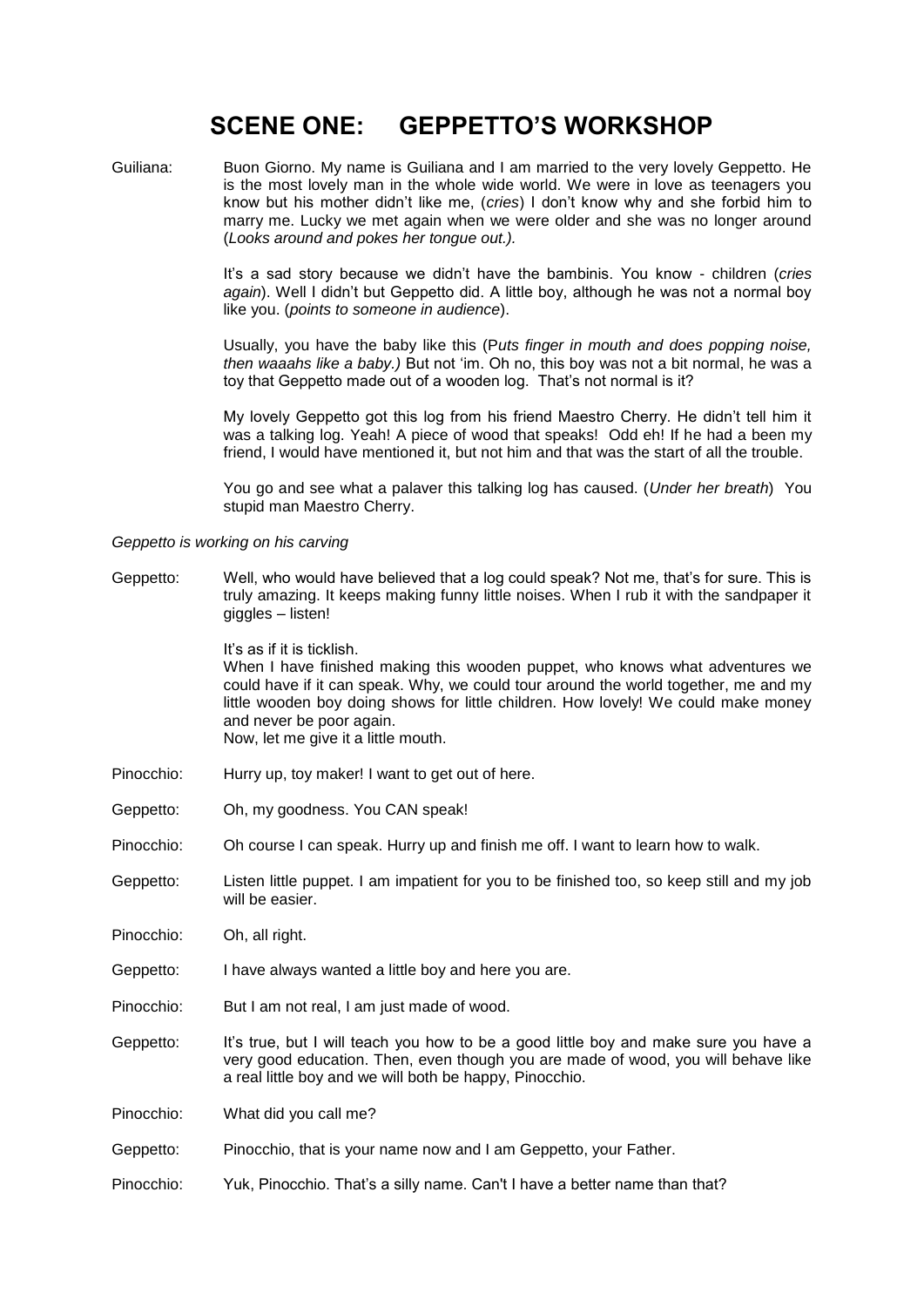(*Asks the audience what names they have and picks one*) That's the name I want!

Geppetto: No, you are Pinocchio. You will grow to love your name.

Pinocchio: No, I won't and I can't move!

Geppetto: Let me free you and I will teach you to walk.

*(He takes his hand and they walk across the room)*

Come on, one foot in front of the other, that's it Well done!

(*Pinocchio is very unsteady on his feet)*

Pinocchio: Will it take me long?

Geppetto: No, soon you will be able to run.

*(Pinocchio starts to pick up speed and starts to squeal with joy))*

Well done! See! You are almost like a real little boy, Pinocchio. Wait until you have been to school and worked hard on your studies, you will be a very clever little boy.

- Pinocchio: But I don't want to work hard, Father. I just want to play and have fun.
- Geppetto: These are foolish words, Pinocchio. If you want to be a good boy, you will have to learn to listen well, always be truthful, have respect for others and work hard at school.
- Pinocchio: I was not born to work (*running out of the door*) I was born to have fun!
- Geppetto: (*Looking dazed)* You were not born at all, Pinocchio. I made you. Come back little Pinocchio! Listen to your father!

*(Geppetto exits holding his head in his hands in despair)*

Guiliana: You see what I mean? This wooden boy is bonkers! (*Under her breath*) Stupid, ungrateful boy. Imagine if somebody as lovely as my Geppetto made you. You wouldn't run away, would you? No, only an idiot would do that. Put up your hand if you are an idiot! (*Checks for idiots*). Good I am glad to see I am in the company of good children.

> What did the stupid boy do next? He told the crowd in the village that Geppetto was cruel to him and now my lovely Geppetto is in prison. (*Cries*) He wouldn't be cruel to anyone. He's a kind and lovely. If I was that boy's mother, he would behave himself. How he has the nerve to return to Geppetto's house, I don't know!

#### *ENTER PINOCCHIO*

| Pinocchio: | (Looks around the place for something to eat)<br>Geppetto is in prison and I have no food. I am starving. |
|------------|-----------------------------------------------------------------------------------------------------------|
| Cricket:   | (V/o) Boys who do not obey their fathers will grow up to be donkeys.                                      |
| Pinocchio: | Who said that?                                                                                            |
| Cricket:   | l did?                                                                                                    |
| Pinocchio: | Where are you I can't see you?                                                                            |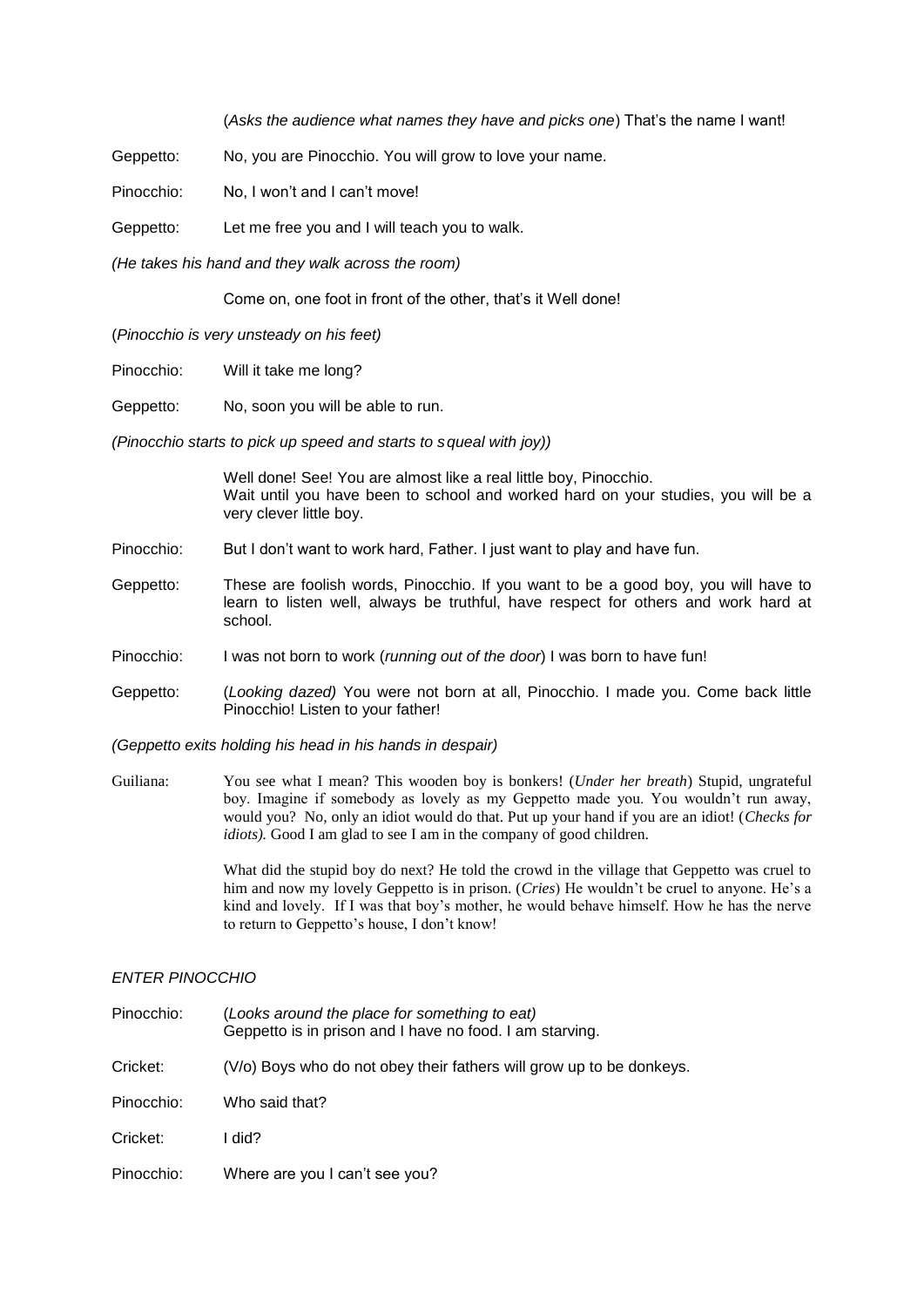| Cricket:          | I am on the wall.                                                                                   |
|-------------------|-----------------------------------------------------------------------------------------------------|
| Pinocchio:        | I can hear you.                                                                                     |
| Cricket:          | Up a bit, left a bit. That's it.                                                                    |
| Pinocchio:        | You're an insect.                                                                                   |
| Cricket:          | A Cricket, actually.                                                                                |
| Pinocchio:        | How did you get in here?                                                                            |
| Cricket:          | It's my home and has been her for the last I00 years.                                               |
| Pinocchio:        | Well, it's my home now.                                                                             |
| Cricket:          | (Disgusted) So I gather. Poor Geppetto!                                                             |
| Pinocchio:        | It's not my fault Geppetto made me.                                                                 |
| Cricket:          | You should be glad he did and grateful.                                                             |
| Pinocchio:        | Grateful? He wants me to work. I wasn't born to work.                                               |
| Cricket:          | Silly, boy! You weren't born at all. You were made.                                                 |
| Pinocchio:        | I want to be real.                                                                                  |
| Cricket:          | Get real sonny! You're wooden with not a lot between the ears.                                      |
| Pinocchio:        | What do you mean!                                                                                   |
| Cricket:          | I mean you haven't got a brain. Real people have brains.                                            |
| Pinocchio:        | I want a brain!                                                                                     |
| Cricket:          | Well you won't get one being lazy.                                                                  |
| Pinocchio:        | But I am a child, I just want to have fun.                                                          |
| Cricket:          | Yeah! Yeah! We all want to have fun but you're especially lazy.                                     |
| Pinocchio:        | Lazy?                                                                                               |
| Cricket:          | Laziness is a dreadful disease that needs to be cured in childhood<br>otherwise it will never stop. |
| Pinocchio:        | Shut up!                                                                                            |
| Cricket:          | Manners, boy! You will be a drifter and a good for nothing!                                         |
| Pinocchio:        | Stop it, now!                                                                                       |
| Cricket:          | Do what your Father says or become a donkey! Hee haw! Hee Haw!                                      |
| Pinocchio:        | (Picks up a mallet and throws it at the cricket).                                                   |
| Cricket: (Groans) |                                                                                                     |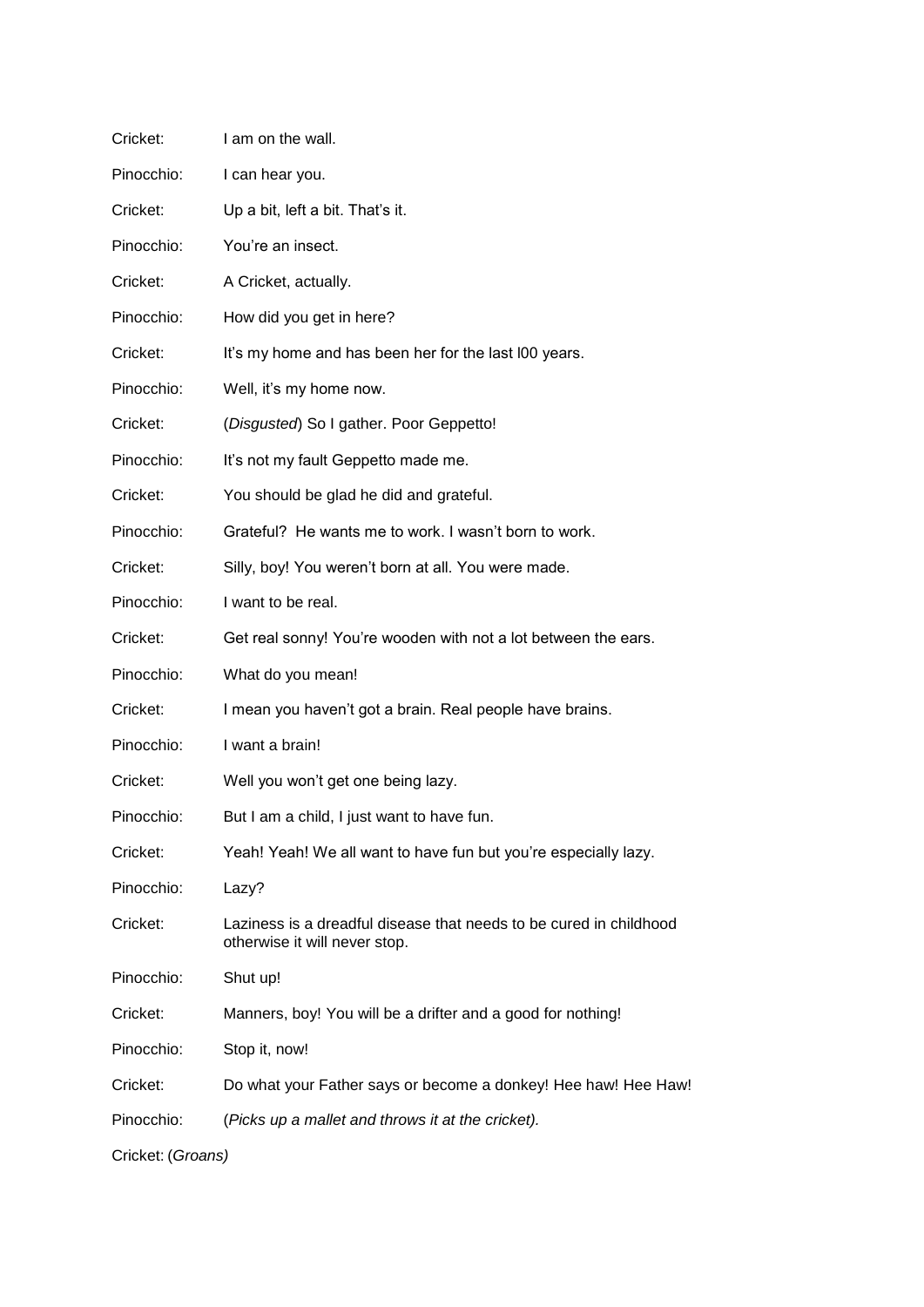| Pinocchio: | What have you got to say for yourself now, oh wise Cricket! |  |  |  |
|------------|-------------------------------------------------------------|--|--|--|
|            |                                                             |  |  |  |

(*Silence. Pinocchio looks for the Cricket)).*

Pinocchio: Oh my goodness, I have killed it. Oh, dear! I am sorry little Cricket. I didn't mean to kill you. I am so hungry, it's making me do terrible things. I must get some food.

# *(Pinocchio exits)*

| Guiliana: | Oh my goodness. Now the boy is a murderer! That cricket was a lovely and wise and now he's                                                                                              |
|-----------|-----------------------------------------------------------------------------------------------------------------------------------------------------------------------------------------|
|           | a no more.                                                                                                                                                                              |
|           | Huh! Now you are starving, Pinocchio. Good!                                                                                                                                             |
|           | Imagine the nerve of the boy. He goes knocking on people's doors for food. That's a begging                                                                                             |
|           | in my book. Everyone is poor around here.                                                                                                                                               |
|           | Fortunately, no one gives him any, except a bucket of water over the head. Ha ha ha. Serves                                                                                             |
|           | im right. He's come back home and put his feet on the stove and burned them because they're<br>made of wood. He's a not very bright this boy. Now he can't walk. Lucky for him Geppetto |
|           | has been let out of prison.                                                                                                                                                             |

*Off stage*

| Geppetto: | Pinocchio! Oh Pinocchio, please let me in! |  |  |  |  |
|-----------|--------------------------------------------|--|--|--|--|
|-----------|--------------------------------------------|--|--|--|--|

Pinocchio: I can't walk. My feet have been burned on the stove trying to keep warm.

Geppetto: Crawl and open the door and I will make you some new feet.

Pinocchio: (*Crying)* Thank you Geppetto.

*(He crawls to the door. Geppetto enters))*

| Geppetto:  | Oh Pinocchio, I have really missed you, Are you all right?                                                                                            |
|------------|-------------------------------------------------------------------------------------------------------------------------------------------------------|
| Pinocchio: | I have missed you too Geppetto. I am sorry I have been so unkind to you<br>and the Cricket!                                                           |
| Geppetto:  | What has happened to my dear friend the Cricket.                                                                                                      |
| Pinocchio: | (Crying) He's dead! I threw the mallet at him. I didn't mean to kill him.                                                                             |
| Geppetto:  | (Holds his head in his hands in despair) No No!                                                                                                       |
| Pinocchio: | He said I would become a donkey if i didn't obey you.                                                                                                 |
| Geppetto:  | He was right!                                                                                                                                         |
| Pinocchio: | I promise I will be good from now on. I will do my best to listen to you, tell the truth,<br>respect others and go to school.                         |
| Geppetto:  | Will you, my little friend? That would make me so happy.                                                                                              |
| Pinocchio: | I will need some school books though.                                                                                                                 |
| Geppetto:  | Yes, yes. You shall have them. I will get them for you. You go to bed upstairs now<br>and get some proper rest. Then you shall go to school tomorrow. |
| Pinocchio: | O.k.                                                                                                                                                  |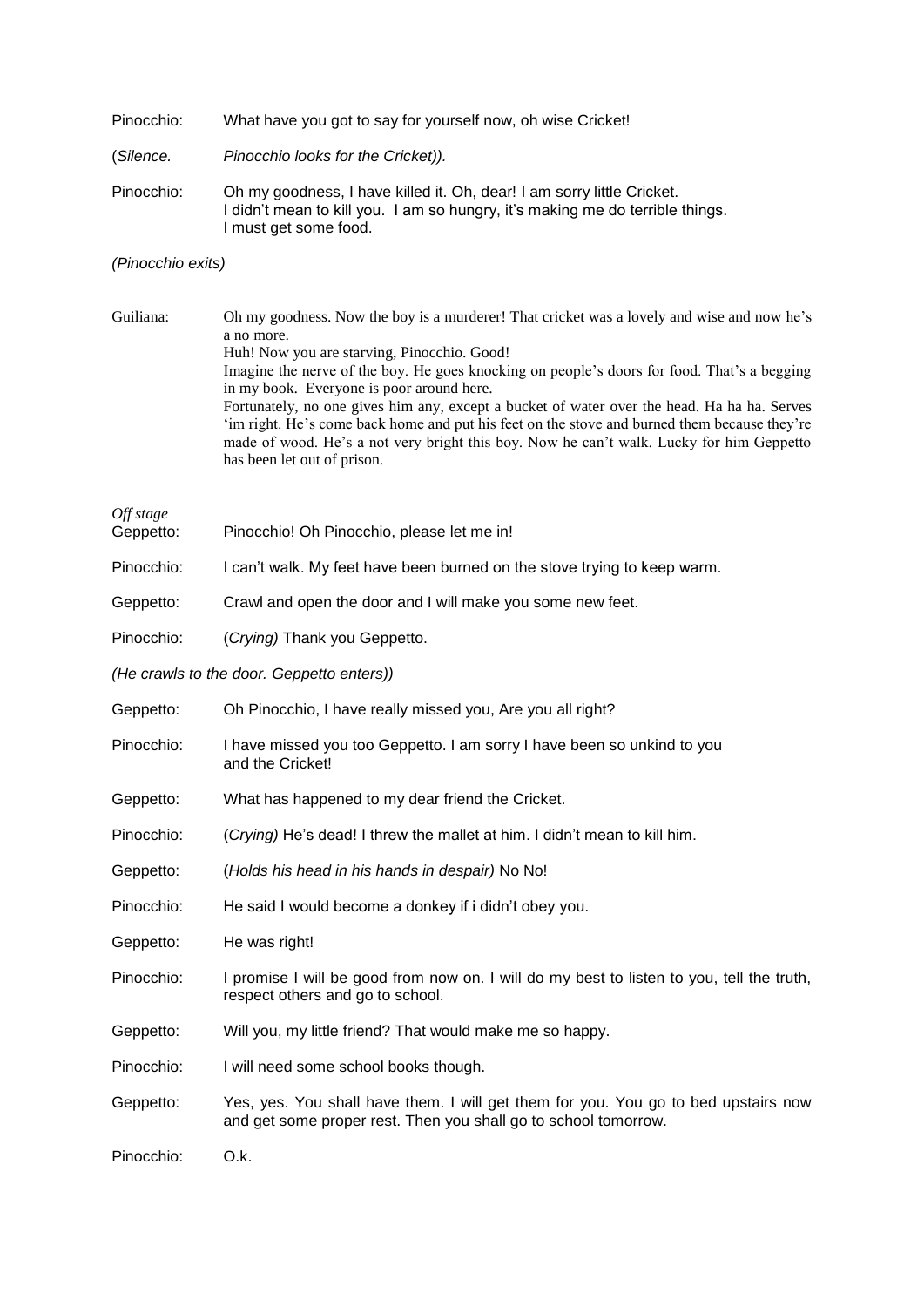*(Pinocchio exits)*

Geppetto: All I have is this coat on my back. I will sell it to get the money for the books.

*(Cricket comes to life)*

Cricket: Hello Geppetto. You've got your hands full there.

Geppetto: I thought you were dead.

Cricket: No, only fooling that naughty child. He's a very naughty boy, you know.

Enter Guiliana:

Guiliana: I agree Cricket. He's a very naughty boy.

Cricket, Geppetto and Guiliana sing

# **SONG: HE'S A VERY NAUGHTY BOY**

He's a very naughty boy! A very naughty boy! He's a very, very, very naughty boy!

| Geppetto: | Oh! What a disappointment to have a child so bad.   |
|-----------|-----------------------------------------------------|
| Guiliana: | Especially as he is the only child you've ever had. |
| Geppetto: | He doesn't ever listen to a single word I say.      |
| Guiliana: | He's worn you out,                                  |
| Geppetto: | Brought me to tears                                 |
| Guiliana: | And turned your poor hair grey.                     |
| Both:     | Turn my poor hair grey.                             |

Both: He's a very naughty boy! A very naughty boy! He's a very, very, very naughty boy!

| Geppetto: | Good boys are obedient. They never tell a lie.               |
|-----------|--------------------------------------------------------------|
| Guiliana: | They go to school, don't play the fool, are never, ever sly. |
| Geppetto: | Naughty boys are difficult. They're cruel and disobey.       |
| Guiliana: | They muck about,                                             |
| Geppetto: | They scream and shout                                        |
| Guiliana: | And leads their mates astray.                                |
| Both:     | Lead their mates astray.                                     |

All: He's a very naughty boy! A very naughty boy! He's a very, very, very naughty boy!

## repeat

He's a very, very naughty boy.